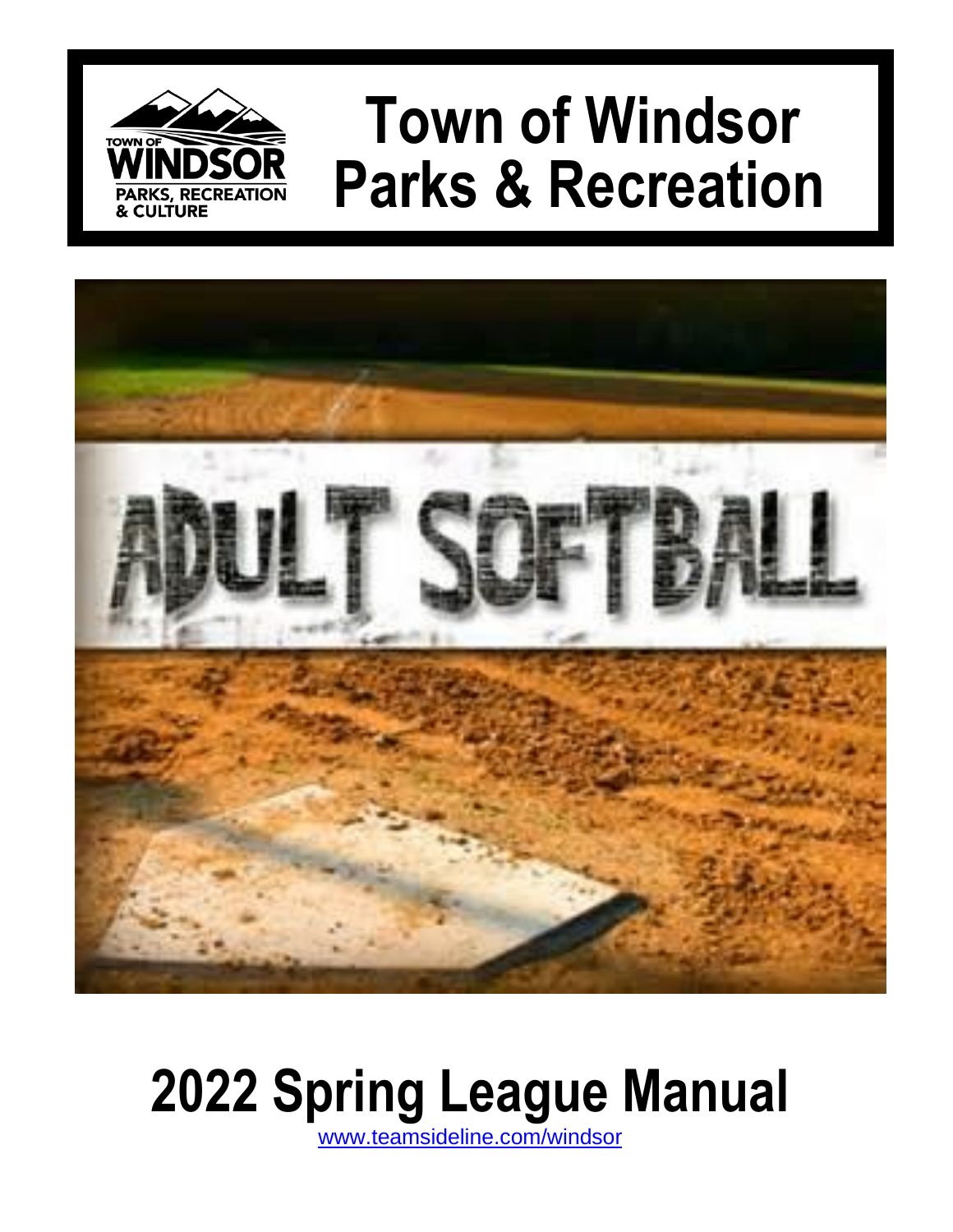

# **Table of Contents**

# Windsor Adult Softball League Rules, Policies & Procedures

#### **Sports Codes of Conduct**

|--|--|--|--|--|

#### **Windsor Adult Softball Program Employee Policies and Procedures**

#### 2020 United States Specialty Sports Association (USSSA) Official Slow Pitch Rule Book

www.usssa.com/slowpitch

 $\mathbf{1}$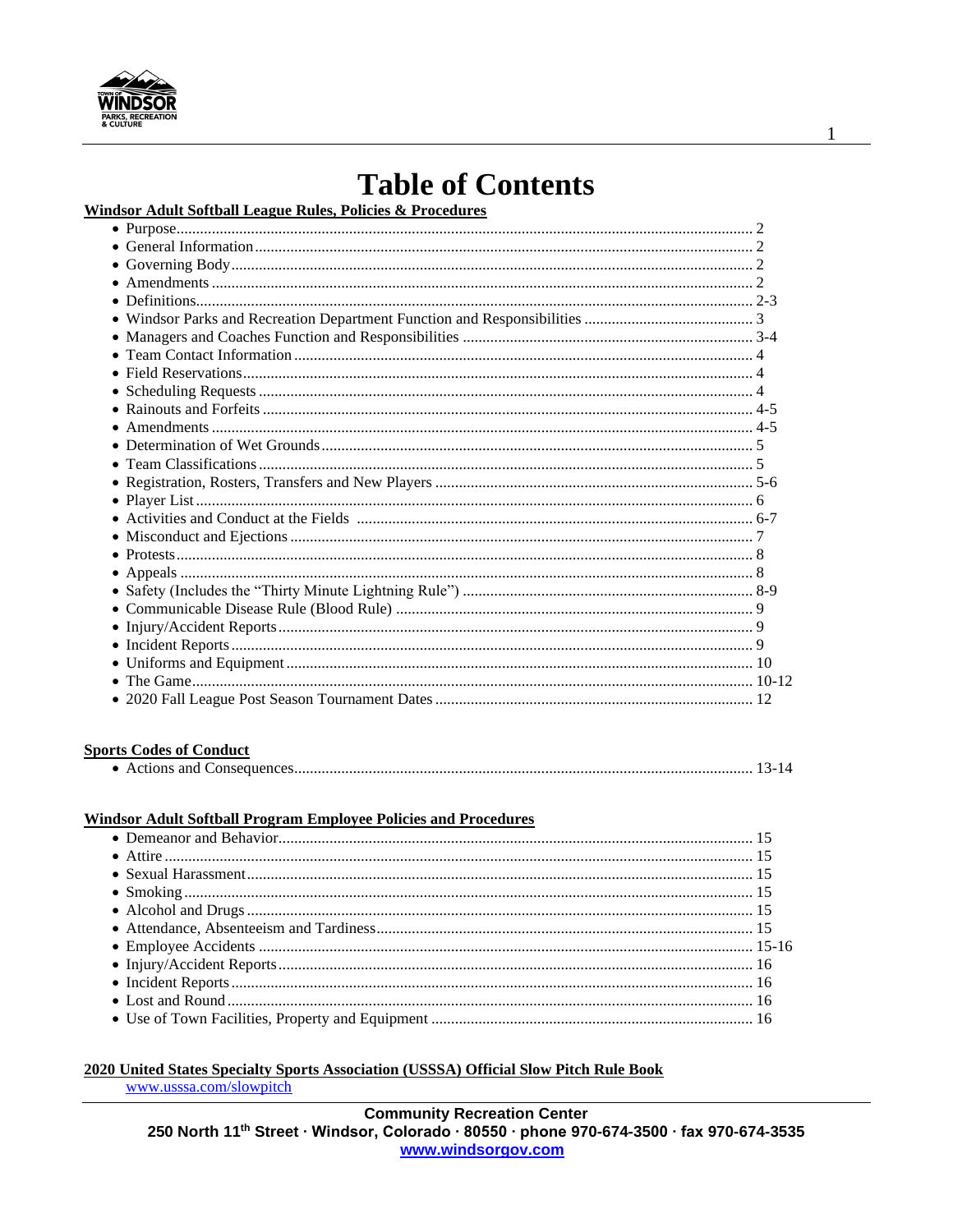

# **Windsor Adult Softball League Rules, Policies & Procedures**

# **I. Purpose of League Play**

The purpose of the Windsor Adult Softball League, coordinated by the Windsor Parks and Recreation Department, is to combine the interest of men's, women's and co-ed slow pitch softball, the spirit of the community in wholesome recreation, and clean sportsmanship.

# **II. General Information**

- A. The league governing body will be the Windsor Parks and Recreation Department (WPRD).
- B. The League Directors will be Joshua Sandin, Recreation Coordinator & Matthew "Tiki" Lee, Recreation Coordinator.
- C. Rules and regulations not contained in this manual will be governed by the 2020 USSSA rulebook.
- D. **ELASTIC CLAUSE:** The League Directors shall have complete charge of the Windsor Adult Softball League. Any and all situations not specifically covered by these rules shall be acted upon by the League Directors and all actions taken by the League Directors will be final.
- E. The League Directors reserve the right to change or amend any of the rules or regulations contained in this manual.
- F. Amendments to any section of this manual may be made through evaluation by team managers, umpires, field supervisors, etc., as deemed necessary by the Town of Windsor Parks and Recreation Department. If you have questions, ideas, or need information on the Adult Softball League, please call our office at (970) 674-3500, Monday through Friday 8:00 a.m. – 6:00 p.m.
- G. Any questions concerning softball schedules, standings, game results, rosters, umpires, rule interpretations, or any other concerns not stated here but that have to do with the Windsor Adult Softball Program should be directed to:

**Town of Windsor Parks and Recreation Department Attention: Adult Softball League Director 250 N. 11th Street Windsor, CO 80550**

# **II. Definitions**

- A. **Participant:** Any coach, player, spectator or any other person involved in any way with any class, sporting or non-sporting event sponsored by the Town of Windsor Parks and Recreation.
- B. **Manager:** A person designated as a team spokesman. One who is either a player or a non-player.
- C. **Coach:** A person designated as a team spokesman. One who is either a player or a non-player.
- D. **Player:** A person who physically participates in the game or is on the roster.
- E. **Spectator:** A person who watches the game for the entertainment with no physical involvement.
- F. **Official:** A person on the field or court responsible for administering the rules.
- G. **Staff:** A person employed by the Town of Windsor.
- H. **Field Supervisor:** A Town or contact employee responsible for the operation and staff of a scheduled game, match, or event.

#### **Community Recreation Center**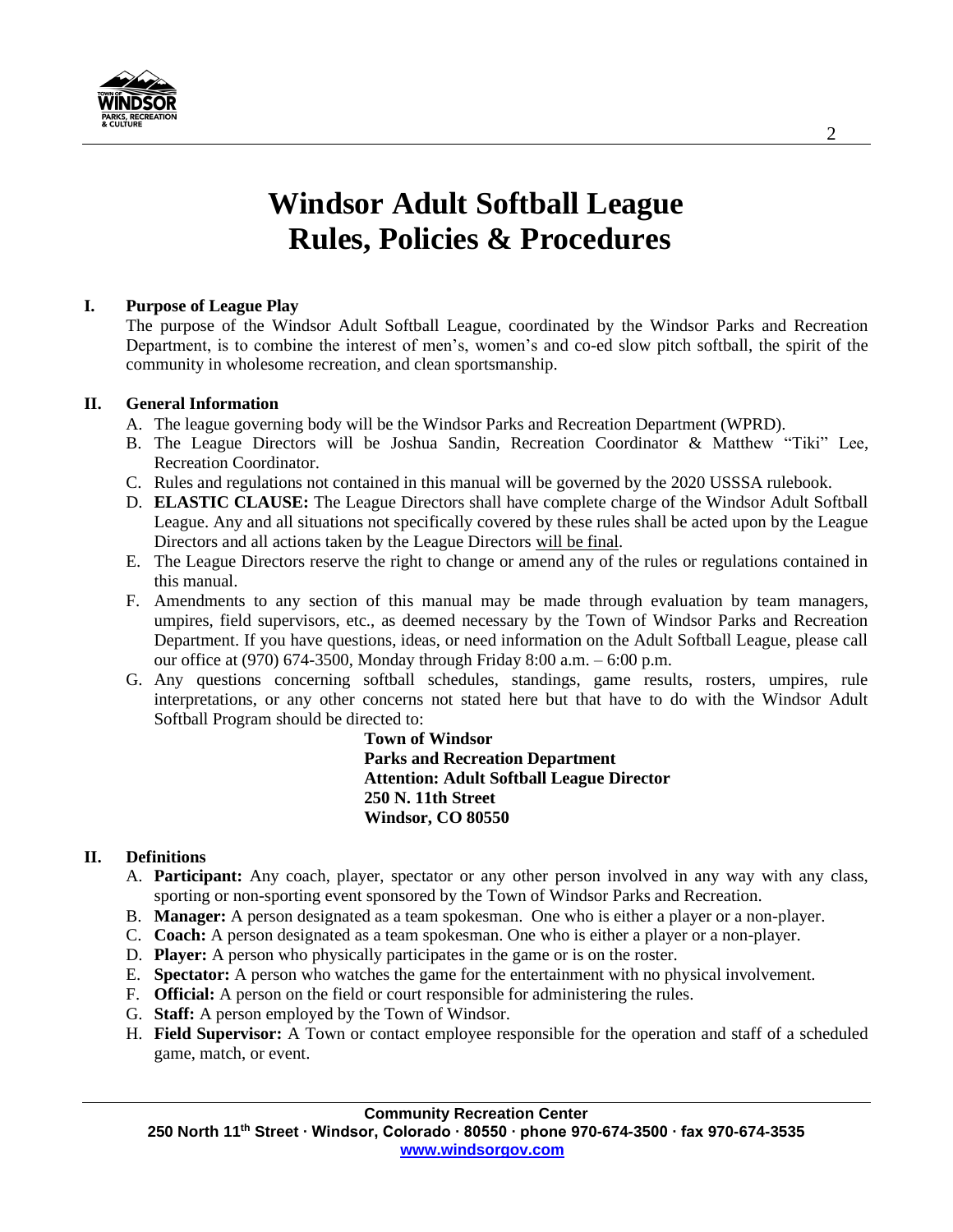

- I. **Recreation Employee:** A Town employee responsible for providing maintenance and services to fields, parks, courts or events.
- J. **League Directors:** The Parks and Recreation employees designated to organize or supervise an activity.
- K. **Participation:** Any involvement in Windsor Parks and Recreation activities such as spectating, officiating, playing, coaching, registering for a class or attending a sporting or non-sporting event.
- L. **Recreation Activities:** Any class, sporting or non-sporting event sponsored by the Town of Windsor Parks and Recreation.

#### **III. Windsor Recreation Division Functions and Responsibilities**

- A. Windsor Recreation Division shall be responsible for the financial program.
- B. Responsible for the general organization of the adult softball program.
- C. Conduct a mandatory manager'/coaches' meeting prior to the first game of the season.
- D. Responsible for the scheduling of dates and leagues.
- E. Responsible for registration, collection of player application and liability forms, and maintenance of team rosters.
- F. Provide a schedule of games.
- G. Provide game balls and scoreboards.
- H. Schedule all staff required to run the game.
- I. Provide a **minimum** of **one (1)** umpire.
- J. Provide a scorekeeper.
- K. Keep a record of all games played.
- L. Results from games and team standings will be posted on [www.teamsideline.com/windsor](http://www.teamsideline.com/windsor)
- M. Provide all necessary personnel to handle maintenance of the facilities and other duties as needed.
- N. Handle and report any misconduct situations in accordance with the guidelines stated in the "Code of Conduct".
- O. Provide awards for each league.
- P. Schedule, organize and coordinate an end-of-season tournament for each league.

#### **IV. Team Managers'/Coaches' Functions and Responsibilities**

- A. Responsible for the registration of respective team, obtaining and turning in all player application and liability waiver forms, serving as the contact person for all notifications or correspondence related to the adult softball program, and assisting with retrieving/obtaining pertinent information upon request.
- B. Attend mandatory managers'/coaches' meeting.
- C. All managers/coaches are responsible for acquiring and possessing a thorough knowledge and understanding of the information contained in this manual, as well as any printed material that is mailed or distributed by the Windsor Adult Softball League staff.
- D. Managers/coaches are responsible for informing all team members and respective participants of the information contained in this manual, as well as any printed material that is mailed or distributed by the Windsor Adult Softball League staff.
- E. Inform all team members of game times, dates, and locations.
- F. Monitor official team roster. Insure and monitor that all team members are recorded on the official roster, including changes and additions throughout the season.
- G. Make sure all participants are at least sixteen (16) years of age.
- H. Inform the Parks and Recreation in a timely manner of any difficulties that may occur.
- I. Be responsible for the actions of your team while participating in any Windsor Adult Softball League activity.

#### **Community Recreation Center**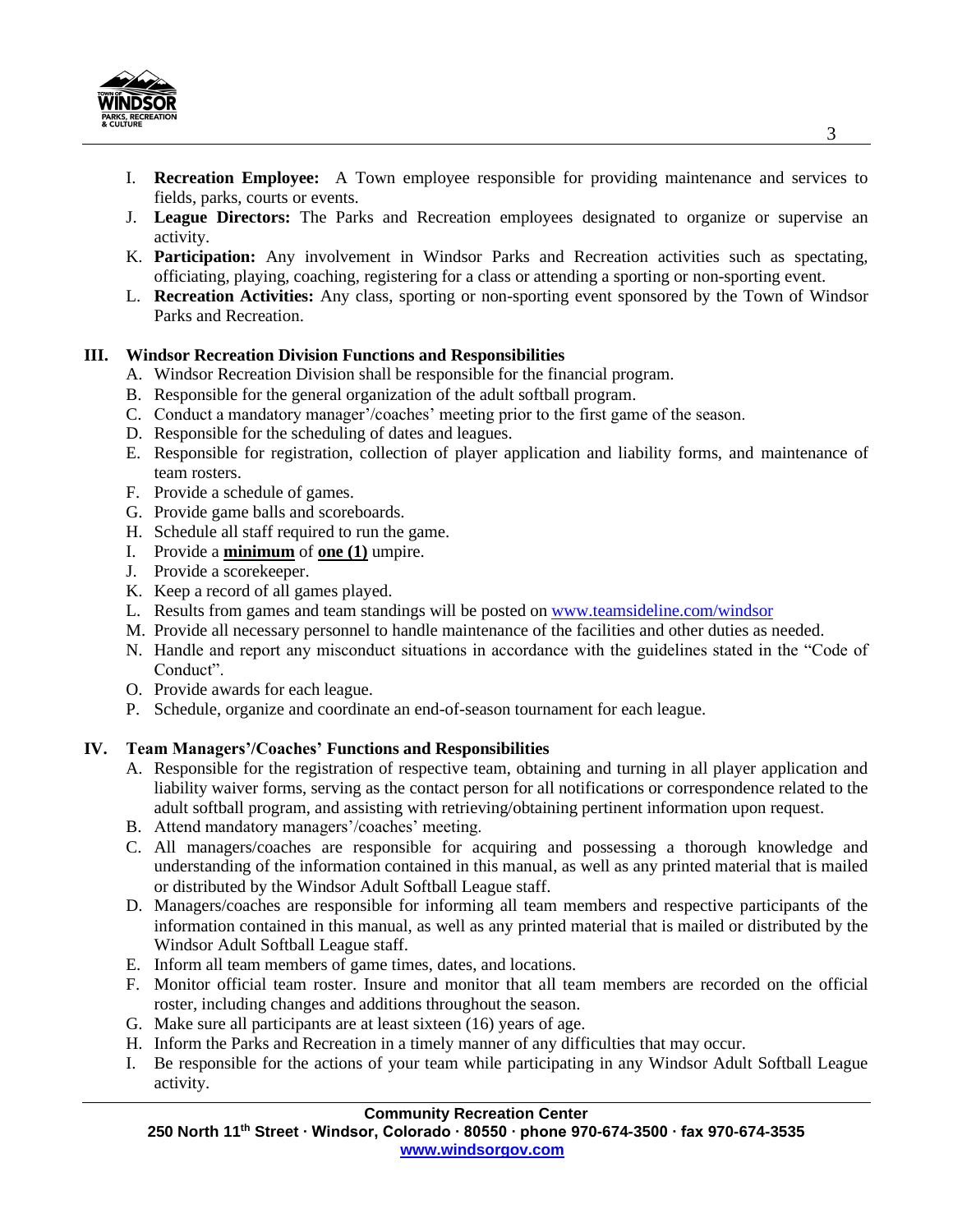

- J. Ensure all trash is discarded and other items removed from the team dugout following games.
- K. Notify the Adult Softball Coordinator of any changes in team manager or team manager's address or phone number(s).
- L. Be aware of all information posted at the ball fields including rainout schedules, tournament information, and league standings.
- M. Adhere to all league rules as stated.
- N. Insure that a line-up that includes last names, first initials and uniform numbers of players is turned into the scorekeeper **ten (10) minutes before game time**.
- O. Notify the League Director of a potential or planned forfeit of a league game as soon as it is determined, so that the League Director can notify the opposing team of the game cancellation.

## **V. Team Contact Information**

If there are **any** changes in reference to the contact person for the team (change of manager/coach, or change of manager's/coach's address or phone number), the Windsor Parks and Recreation Department office must be notified immediately. Failure to notify the Recreation office of these changes may result in your team not being notified of schedule changes or game cancellations.

#### **VI. Field Reservations**

Fields may be reserved by inquiring at the Windsor Parks and Recreation Department located at 250 N. 11th Street.

#### **VII. Scheduling Requests**

In order to maintain fairness and equity of game scheduling among all teams, **NO** special requests for game scheduling will be taken.

#### **VIII. Rainouts and Forfeits**

- A. If weather conditions interrupt a game and it has not gone four innings (or  $3\frac{1}{2}$  if the home team is ahead), when and if it rescheduled, it will resume from the point that it originally ended.
- B. Rescheduling of rainout games is not guaranteed. The Parks and Recreation Department guarantees each team a season schedule of **six (6)** games.
- C. If it is determined that a team will not have played its seven guaranteed games by the end of the fall season as a result of rainouts, the League Directors will make every effort to reschedule the rainout game(s) if possible.
- D. It cannot be guaranteed that rainouts will be made up on your team's normal league night. If a rainout game is to be made up, the team managers will be notified, by telephone, or email of the rainout schedules.
- E. The Parks and Recreation Department will not schedule make up games that you do not show up for and have forfeited.
- F. Team managers must notify the League Director of a potential or planned forfeit of a league game as soon as it is determined, so that the League Director can notify the opposing team of the game cancellation.
- G. When the circumstance arises where all teams within a league have not played the same number of games, the League Directors will use the first six, (then five, four, etc.) games **played** in the season to determine league standings and bracketing for the end-of-the-season league tournament.
- H. Tie-breakers criterion is used to determine league results and tournament seeding. Standings sorted by the following: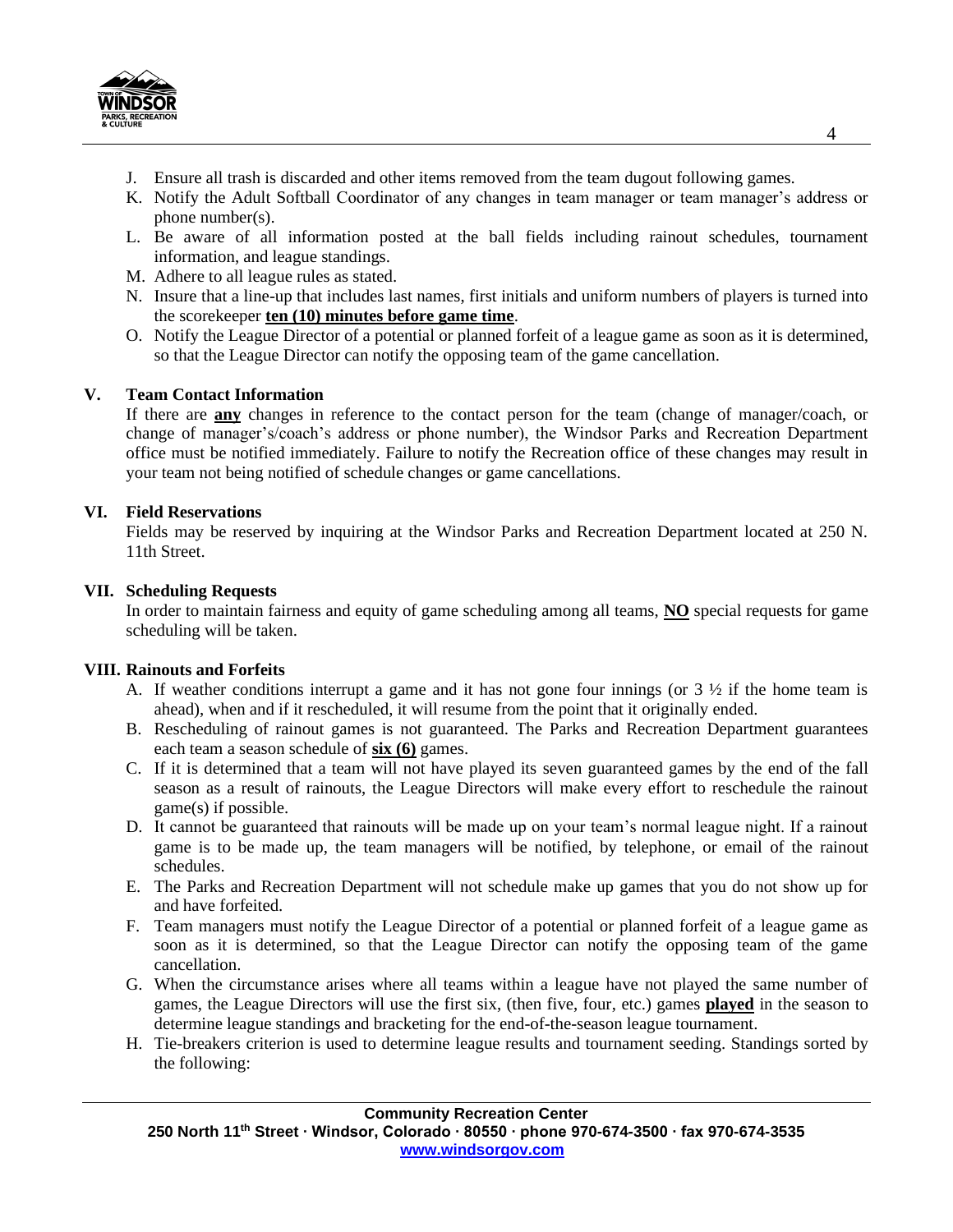

- a. Winning Percentage Descending
- b. Head to Head
- c. Head to Head Differential
- d. Avg. Runs Against
- e. Avg. Runs Differential
- f. Total Runs Differential
- g. Lowest Number of Forfeits
- h. Coin Toss

## **IX. Determination of Wet Ground**

On weekdays prior to 6:00 p.m., a determination of field conditions will be made by the Parks and Recreation staff. After 6:00 p.m. or on the weekends or holidays, the field supervisor will determine when grounds are too wet to play. On questionable days, call the Windsor Parks and Recreation Department at (970) 674-3500 for the determination of playing conditions and/or check [www.teamsideline.com/windsor.](http://www.teamsideline.com/windsor) Please keep in mind that safety is a priority of the Town of Windsor Parks and Recreation Department, and if it is determined that a participant could be injured due to field conditions, play will be postponed.

## **X. Team Classifications**

The Windsor Parks and Recreation Department staff is strictly enforcing and making every effort to insure proper classification of teams and/or player(s). If a supervisor notices that a team and/or player(s) are too skilled for the level of play that they are at, the supervisor will notify the League Directors. In order to achieve an "equitable playing field", the League Directors may determine whether or not to remove select players that are playing in an incorrect league. Additionally, to equitably manage the playing level among teams within a given league, the League Directors may resolve to put into effect the "Equalization Rule" pertaining to runs, which will be applied to teams determined to be of a higher classification level than other teams in the respective league.

**Monday: Men's "E" Recreation Division** – These teams have some power and speed, but are not as well balanced and lack the consistency of higher level teams. These are established teams that have played together before and have some members that can hit home runs.

**Friday: Co-ed Recreation Division –** These teams are generally made up of men's E and women's E Division II players. These teams can be established or un-established. These teams lack power and overall defensive skills. Players participate for exercise and enjoyment of the sport.

#### **XI. Registration, Rosters, Transfers, and New Players**

- A. Registration and payment of fees for the 2020 fall season must be made at the Town of Windsor Parks and Recreation Department in order to register for the league.
- B. A managers'/coaches' meeting will be held prior to the season to distribute player consent and liability release forms, polices, procedures, rules and regulations, and to review the 2020 fall season information and activities.
- C. The number of players a team may have on its roster is unlimited.
- D. All players must be at least 16 years of age (cannot play until the day they turn sixteen). Individuals under the age of 16 are not eligible to participate in the adult softball league, but encouraged to participate in the youth league provided by the Town of Windsor.
- E. Players that are under 18 years of age (16 and 17) are allowed to play in the adult leagues and are required to have a parent or legal guardian sign the player information, consent and liability release form. **NO EXCEPTIONS**! If a player is found to be under that age of 16, all games that the player participated in will be forfeited.

#### **Community Recreation Center**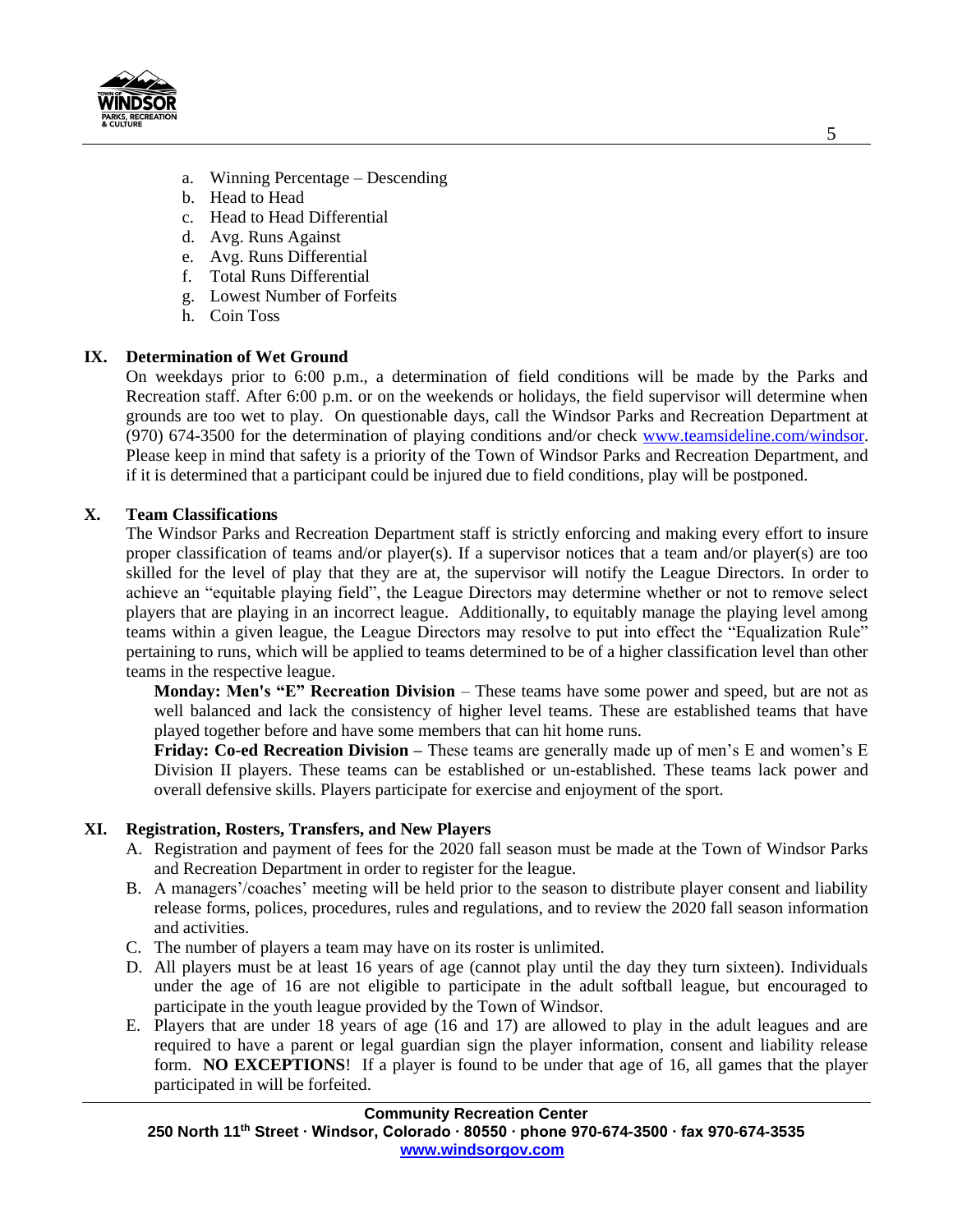

- F. All players are required to sign the team consent and liability release form prior to playing in any adult softball game.
- G. Players may be added to team rosters any time during the regular season for regular season league play. For a player to be eligible for the post season league tournament, a player must be added to the team roster waiver form prior to the last league game being played. All player additions must be made at the field by notifying the field supervisor or at the Parks and Recreation Office before participating in a game. Please make every effort to have your official rosters established and all player information, consent and liability release forms completed and turned into the Parks and Recreation Department prior to the beginning of the last league game in order to avoid roster controversies and player shortages at the end-of-the-season league tournament.
- H. Two (2) players may be added to a team's roster the morning of the league tournament. The League Directors may establish an official roster deadline if deemed to be in the best interest of the adult softball program.
- I. The first team a player plays on becomes their official team.
- J. Players may only participate for one team in the Windsor Adult Softball Men's League. Any player found playing on more than one team within these leagues will be suspended from league play for a minimum of two games.
- K. Players are permitted to play for a Co-ed team in addition to their Men's team. Any player found playing on more than any two teams within the Windsor Adult Softball Leagues will be suspended from league play for a minimum of two games.
- L. Players dropping from a team after playing one or more games must wait two games before transferring and playing on another team. Notification must be made immediately and in writing to the League Directors so a filing date and updates to the official team rosters can be made.
- M. All players must have a photo I.D. available for identification at all games. Any team found guilty of playing a person under an assumed name will be charged with a forfeit and the appropriate \$25 forfeit fee must be paid. The player and team manager/coach may be considered to be ineligible to participate in the league for the remainder of the season, depending upon the circumstances.
- N. Roster verifications will be randomly made by Field Supervisors and Recreation staff without notice. Any participant found playing that is not on the roster will be immediately suspended.
- O. All changes to team rosters, including additions or transfers, are subject to the approval of the League Directors. The League Directors will make the final decision regarding player eligibility.

# **XII. Player List**

The Town of Windsor Parks and Recreation Department will maintain and provide a list of available people interested in playing adult softball and looking for teams to play on. If you are aware of an individual(s) interested in participating, or have a team in need of additional players, please call 674-3500.

#### **XIII. Activities and Conduct at the Fields**

- A. At all Sports Parks (Chimney Park and Diamond Valley (Future Legends)), alcoholic beverages are not permitted at any time.
- B. Please be mindful that all team rosters include individual players' name and age information. If there is suspected underage drinking, it is the responsibility of team representatives and the adult softball league staff to notify the police immediately.
- C. Even though alcoholic beverages are allowed, no player, manager, coach, or team representative is permitted to drink alcoholic beverages during the game or have alcoholic beverages in or near the team dugout. Additionally, players or coaches are not permitted to leave the dugout to drink alcoholic beverages and then return to the dugout. If players or coaches do leave the dugout it may be construed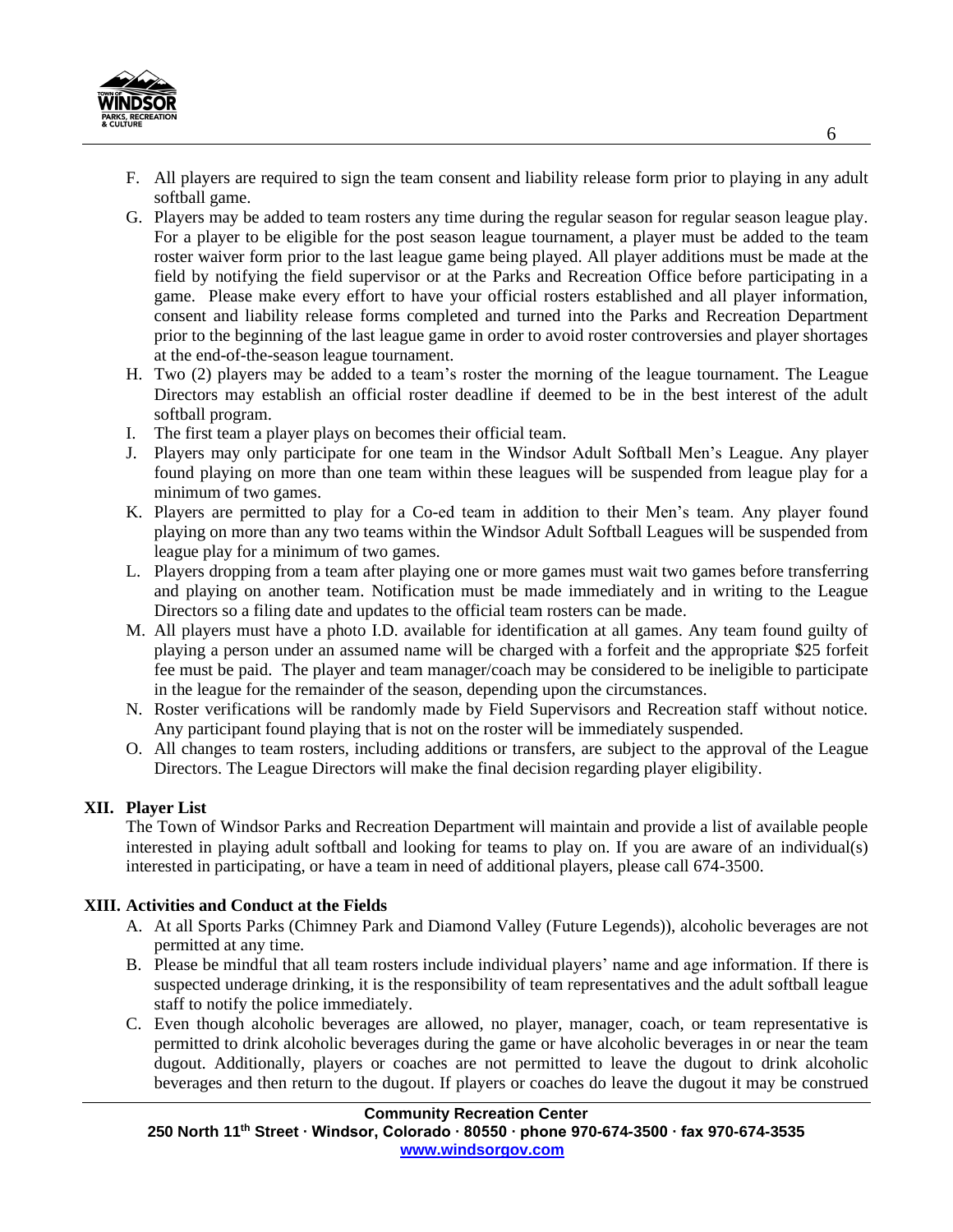

as such. Violation of this rule will result in that person being unable to participate in the game, or ejection from the game.

- D. Glass containers of any kind are not permitted in Windsor Town parks and facilities**.** No person shall bring any glass containers or have possession of same while on these premises. This is for the safety of all players, spectators, officials, staff and other participants.
- E. Dogs should remain home. Ball fields are no place for dogs. Out of consideration for all adult softball program participants and their children, players and spectators are encouraged and requested to refrain from bringing their dogs to the ball fields. No dogs shall be left unattended or without a leash! Dogs must not be tied to any parks or recreation equipment including fences or bleachers. Dog owners must clean up after their dog!
- F. Soft-toss is not permitted against parks or recreation facilities and equipment. There is no hitting allowed into any fence or backstops. This causes severe damage to fences and will not be tolerated. Violators will be charged for damages.
- G. All managers, coaches, players, and spectators must clean up after themselves. Several trash containers are provided for the convenience of all participants. Please help to maintain a healthy and clean facility.

#### **XIV. Misconduct and Ejections**

In order to prevent injuries and maintain a wholesome recreational environment, the following rules will be strictly enforced.

A. A **"Zero Tolerance Rule"** has been adopted by the Town of Windsor regarding foul language, taunting and fighting. Any player using any type of foul language, taunting, or fighting of any kind will be removed immediately from the game without warning and must leave the facility/premises immediately. Ejected players that do not leave the premises immediately may receive additional suspensions and/or penalties.

\*\*\*\*\*\*\*NEW : Profanity Clause – If profanity is used in a way that would not be "eject able" , it will cost that team an out (it will be umpires discretion). If on defense, it will cost that team an out on their next turn at bat. Example: Yelling a curse word after hitting a pop up in the infield.

- B. A pre-game warning shall be issued to both teams prior to the beginning of the game. This means the umpires will go to both dugouts and give the warning, so all players are aware. After the warning, all instances of foul language, fighting, and/or taunting heard by an umpire will result in a player ejection. If the ejection results in a team having less than the allotted number of eligible players required to continue the game, then the game will be declared a forfeit. A team may not solicit a player(s) to be added to its roster or originally submitted lineup once game time has commenced, especially for the purpose of avoiding a forfeit due to the team not having a legal substitute in the case of a player ejection.
- C. Any foul language voiced in a manner loud enough to be heard by other players, spectators or umpire(s) will be dealt with immediately. Such gestures or phrases would include, but are not limited to:
	- 1. Saying derogatory comments to umpires, staff, fans, or players.
	- 2. Flipping people off or making other derogatory gestures.
	- 3. Tossing or throwing a ball, glove, bat, or other object at a player, staff, fan, fence, or umpire.
- D. Any participant who is ejected from a game will be immediately suspended from the current game as well as the proceeding scheduled game. Any participant who violates sections  $1 \& 7$  of the Sports Codes of Conduct will be suspended from the current game and will remain suspended until further notice by the League Directors. Participants who are ejected from a game must leave the facility immediately. Ejected players that do not leave the facility/premises immediately may receive additional suspensions and/or penalties.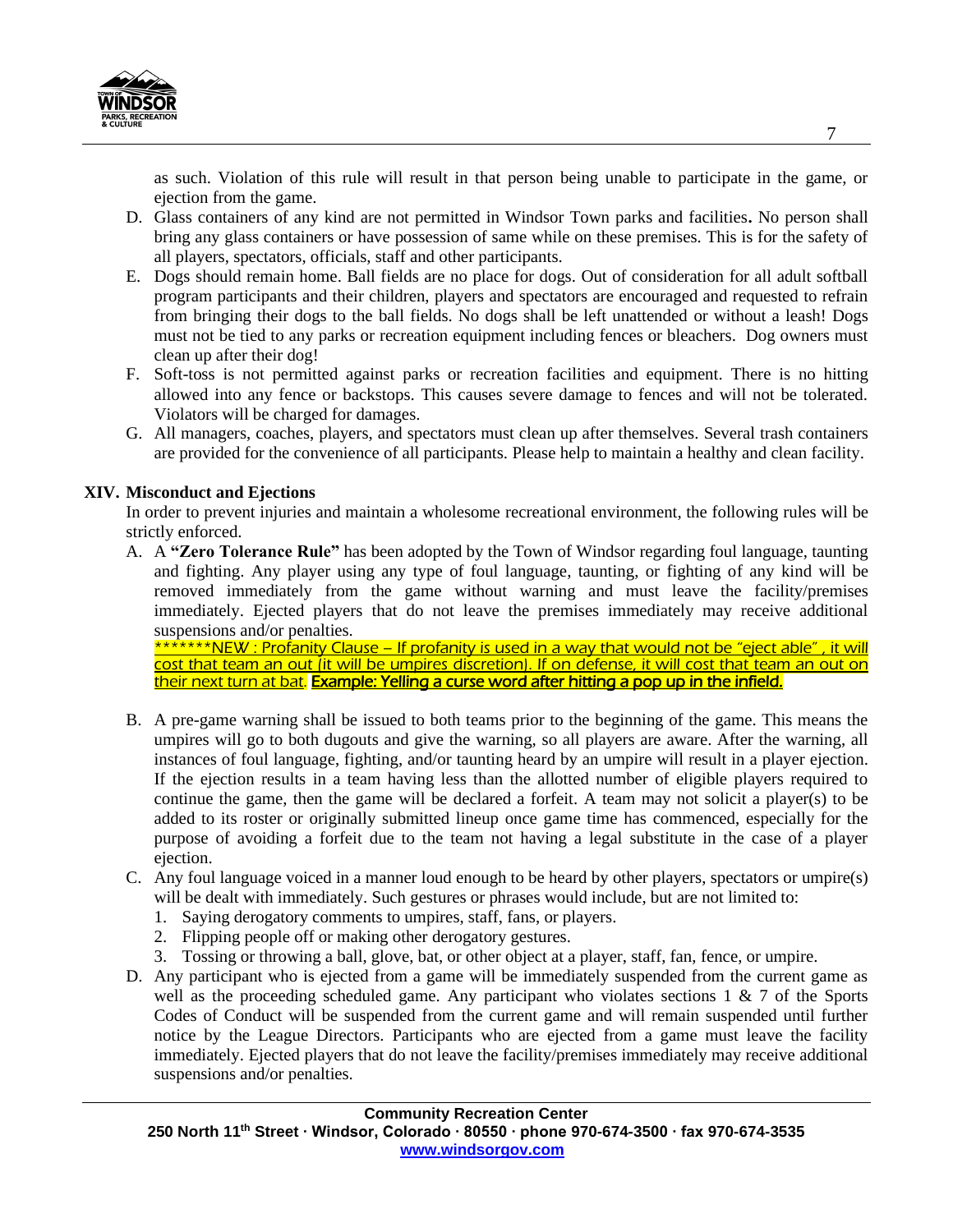

- E. Any participant who is ejected from a tournament game will be immediately suspended from the current game as well as **all proceeding tournament games.** Participants who are ejected from a tournament game must leave the facility/premises immediately. Ejected players that do not leave the premises immediately may receive additional suspensions and/or penalties.
- F. Fake Tag: Any player who uses a fake tag will receive an immediate ejection from the game. A warning will not be given.
- G. Thrown bat rule: A player will be ejected immediately and charged with an out if he/she flagrantly throws a bat, regardless if it hits a person or not. Additionally, a player may be ejected if he/she throws a bat unintentionally, particularly if the player has been warned and/or if the official deems it necessary for the safety of the participants.
- H. Ejections: Any player, coach, manager, spectator, or other participant ejected from a game must leave the premises (park, complex, facility, etc.) immediately and not return that same evening. If the person does not leave within the designated two minute time period, the game will be declared a forfeit.

#### **XV. Protests**

- A. Protests may only be made relating to player eligibility and rule interpretations, not on umpire judgments. Protests require a \$50.00 cash fee and **must be made prior to the next legal pitch** before the protest will be heard and dealt with.
- B. In the case a protest is made, the scorekeeper will draw a line on the score sheet indicating the inning, count on the batter, outs, and position of any runners on base, at time of protest. The scorekeeper will also note the amount of time remaining in the game on the score sheet. Both umpires and the field supervisor will discuss and rule on the protest. If this procedure takes an excessive amount of time, the game may be shortened accordingly; however, this is not encouraged.
- C. If the team disagrees with the decision made, they must file a written protest within twenty-four hours to the Town of Windsor Parks and Recreation Office.

#### **XVI. Appeals**

- A. Appeals of any decision may be made in writing to the League Directors by submission of a written statement of appeal within fifteen calendar days of the issuance of the decision to be appealed.
- B. The written statement of appeal should include a description of the decision in question, related events, and the basis of the appeal. The appealing party may provide additional information in support of the appeal.
- C. The League Directors will conduct such investigation as he or she determines to be appropriate, given the basis of the appeal and the related facts, and may conduct an informal hearing on the matter at his/her discretion. A written decision on the appeal shall include an explanation of the basis for the conclusion reached and shall be provided within thirty days of the filing of the appeal unless the Coordinator determines that additional time is required to properly obtain, review and consider information relevant to the appeal.

#### **XVII. Safety**

Safety is everyone's responsibility. Participants often do not take their own safety and the safety of others into consideration when having fun. It is our priority as public servants to be safety-conscious and to take precautions in order to help protect the players, spectators, officials, and employees from injury. Please be observant and aware of unsafe situations or hazards, and correct them yourself or immediately notify the field supervisor on duty.

A. The Town of Windsor Recreation Division has implemented a Lightning Safety Program for all softball and baseball fields. The NHS Lightning Rule will be followed which means players managers, coaches,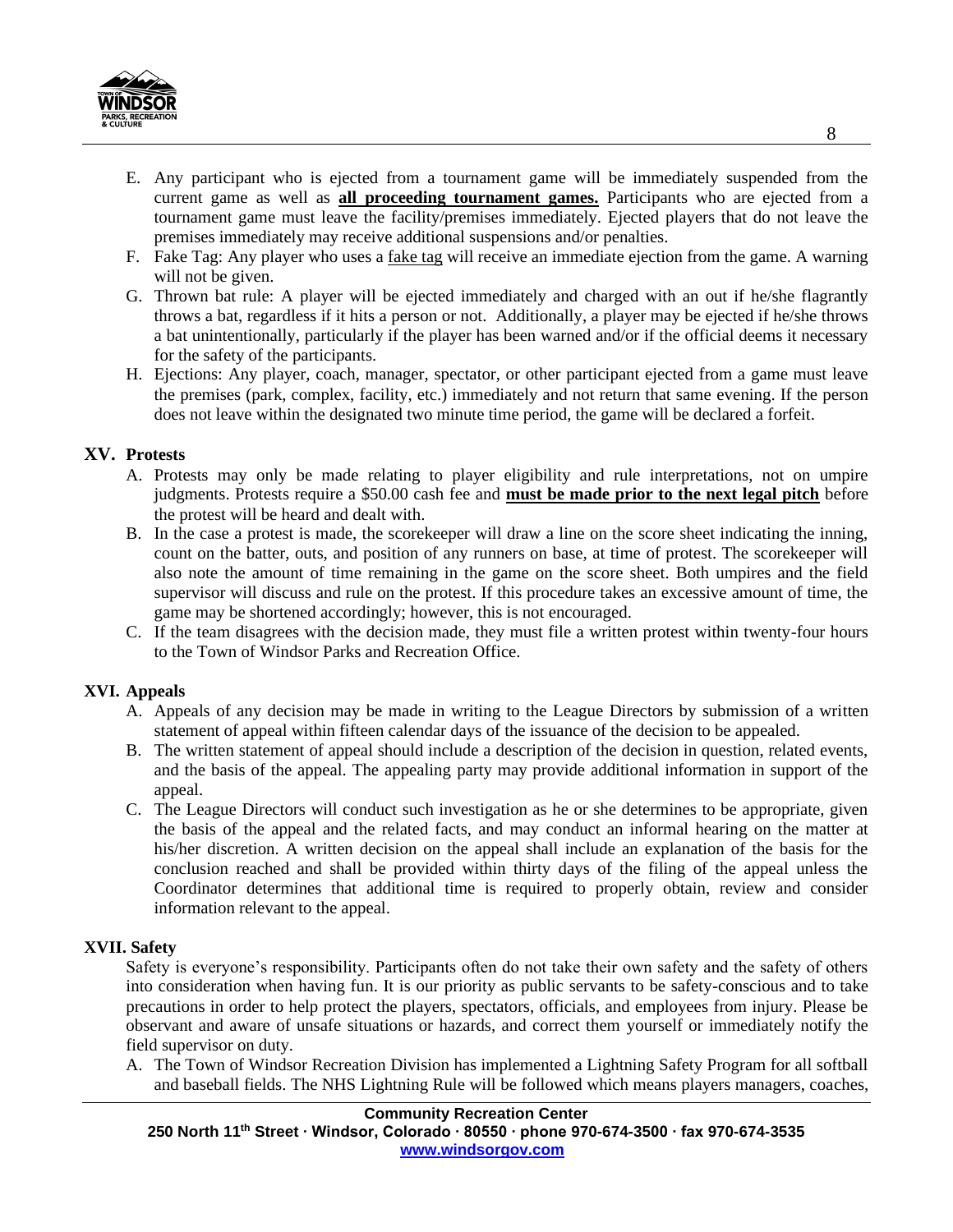

spectators and staff must leave the fields and dugouts, and seek safe shelter if lightning is observed. Lightning's behavior is random and unpredictable. Preparedness and quick response are the best defenses toward lightning hazards.

Game officials will announce that play is suspended until lightning is no longer visible. If the suspension of play is such that it results in the next scheduled game being delayed 30 minutes or more, and the present game has not yet completed 4 innings (or 3 ½ innings if the home team is ahead), the game will end and be rescheduled if possible. When and if a game is rescheduled, it will resume from the point that it originally ended.

The Town of Windsor strongly recommends and encourages all players, managers, coaches, participants, spectators, officials, and staff to adhere to the following guidelines. At the first signs of lightning or thunder, leave the ball field. No place is absolutely safe from lightning; however, some places are much safer than others. Go to your vehicle and take shelter there with the windows rolled up. In other words, "if you can hear it (thunder), clear it (suspend activities)." AVOID the rain and sun shelters and the dugout areas. These are not safe from lightning. AVOID going underneath trees. Trees "attract" lightning. AVOID metal bleachers, benches, fences, gates, and tall light poles and power poles. Game officials will signal a resumption of activities.

#### **XVIII. Communicable Disease Rule (Blood Rule)**

- A. Whenever a player suffers a laceration or wound where bleeding or oozing occurs, the game will be stopped immediately.
- B. The player will be removed from the game until the bleeding is stopped and the wound is adequately covered.
- C. If a legal substitute is available, they will replace the injured player and play will continue.
- D. If no substitute is available, the game clock will be stopped for a reasonable length of time (3-to-5 minutes) to enable the injured player time to dress his/her wound.
- E. The player may re-enter the game only with the umpire's approval. This means bleeding must be stopped and/or wound covered. Any article of clothing that is saturated with blood must be removed and replaced. Replacement jerseys are not required to have numbers.

#### **XIX. Injury/Accident Reports**

An accident/incident report must be completed for each injury or accident that occurs, particularly in the case of an injury on the premises. This report MUST be completed, regardless of how trivial an injury or accident may seem. It is necessary that individuals and witnesses involved, including managers/coaches, cooperate with staff to provide critical information such as full names, phone numbers, addresses, and witness accounts of the injury/accident.

#### **XX. Incident Reports**

An incident is any activity that is not an accident. This includes, but is not limited to thefts, misconducts, fighting, vandalism, etc. Please be observant and aware of the environment around you and activities that are inappropriate, illegal, or not consistent with the policies and procedures set forth, and immediately report such incidents to the field supervisor. An incident report MUST be completed. In the event that an incident occurs that involves a player or spectator from the respective team, managers/coaches will be expected to cooperate with staff in order to provide all critical information such as full names, phone numbers, addresses, and witness accounts of the incident.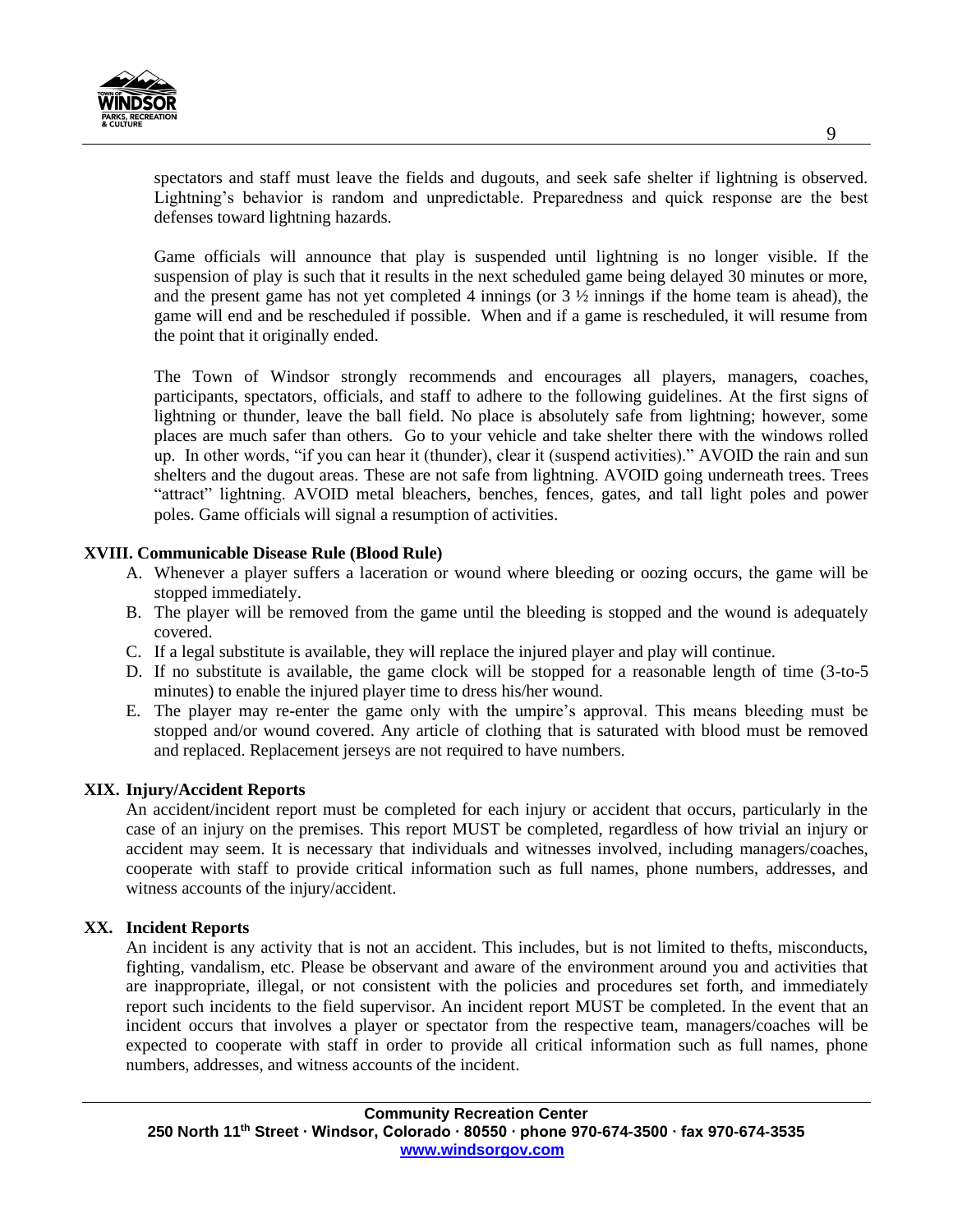

## **XXI. Uniforms and Equipment**

## A. Uniforms

- 1. Like-colored shirts are required. Matching uniforms are strongly encouraged and recommended.
- 2. Minimum of six-inch numbers is required on the back of uniform shirts. The numbers are required for scorekeepers to keep accurate records.
- 3. No identical numbers are permitted. Matching uniforms are suggested.
- B. Footwear
	- 1. Closed-toed shoes must be worn by all participants at all times (no bare feet).
	- 2. Softball/baseball shoes constructed with any plastic spike or molded sole are acceptable. No metal is to show on the bottom of the shoe (metal cleats are not permitted).
	- 3. Tennis shoes of any type are legal.
	- 4. Sandals, hiking boots, western cowboy boots, work boots, or similar footwear is not allowed.
- C. Miscellaneous Equipment
	- 1. Softball gear: Bats, gloves, mitts, catcher's gear, uniforms, etc., must be furnished by the team. The Parks and Recreation Department does not provide this equipment.
	- 2. Jewelry: No earrings, bracelets, necklaces, pins, or any other exposed items that are judged to be hazardous or potentially dangerous by the umpire can be worn during the game.
	- 3. Caps: Caps are optional and may be worn forward or backwards.

## **XXII. The Game**

#### **All slow pitch leagues will utilize U.S.S.S.A rules along with Windsor modifications. Leagues are sanctioned by U.S.S.S.A.**

- A. **Official Game**: All games will be seven (7) innings, or 55 minutes. If the game is tied, extra innings will be played with the modified version of the "International Tie-Breaker Rule" used until a winner is decided.
- B. **Coin Flip**: For league and tournament games, home teams will be determined by a coin flip by the official at the pregame conference. To help avoid game delays, teams arriving late to the plate for pregame conferences will be designated as visitors.
- C. **International Tie Breaker Rule (Modified Version):** After the completion of seven (7) innings or time has expired and the score is tied, a modified version of the "International Tie-Breaker Rule" will be in effect. The last legal batter in the preceding inning shall be placed on second base to begin the next inning. If the score remains a tie at the end of the first overtime inning, the last legal batter in the preceding inning shall be placed on third base to begin the second overtime inning and each succeeding inning until the tie is broken. The modified version of the International Tie Breaker Rule will be applied for all league and tournament plays.
- D. **Run Rule:** A team ahead ten (10) runs at the end of five (5) or more complete innings (or 4  $\frac{1}{2}$  innings, if home team is ahead), fifteen (15) runs after four (4) innings (or  $3\frac{1}{2}$  innings, if home team is ahead), or twenty (20) runs after three (3) innings (or  $2/1$  innings, if home team is ahead) shall be the winner. The run rule will be in effect for all league and tournament games, including championship games.
- E. **Flip-Flop Rule:** The USSSA Flip-Flop Rule will be used for all league and tournament games.
- F. **Time Limit:** No new inning shall begin after 55 minutes of play. If an inning is in progress when the time limit is reached, the inning and game shall be finished according to the official rules. Tournaments will not have a time limit on championship games. Tournament championship games will be played through seven innings, unless the run rule criterion has been met at the end of the  $4<sup>th</sup>$ ,  $5<sup>th</sup>$  and  $6<sup>th</sup>$  innings. The run rule will supersede the seven-inning rule for championship games.

#### **Community Recreation Center**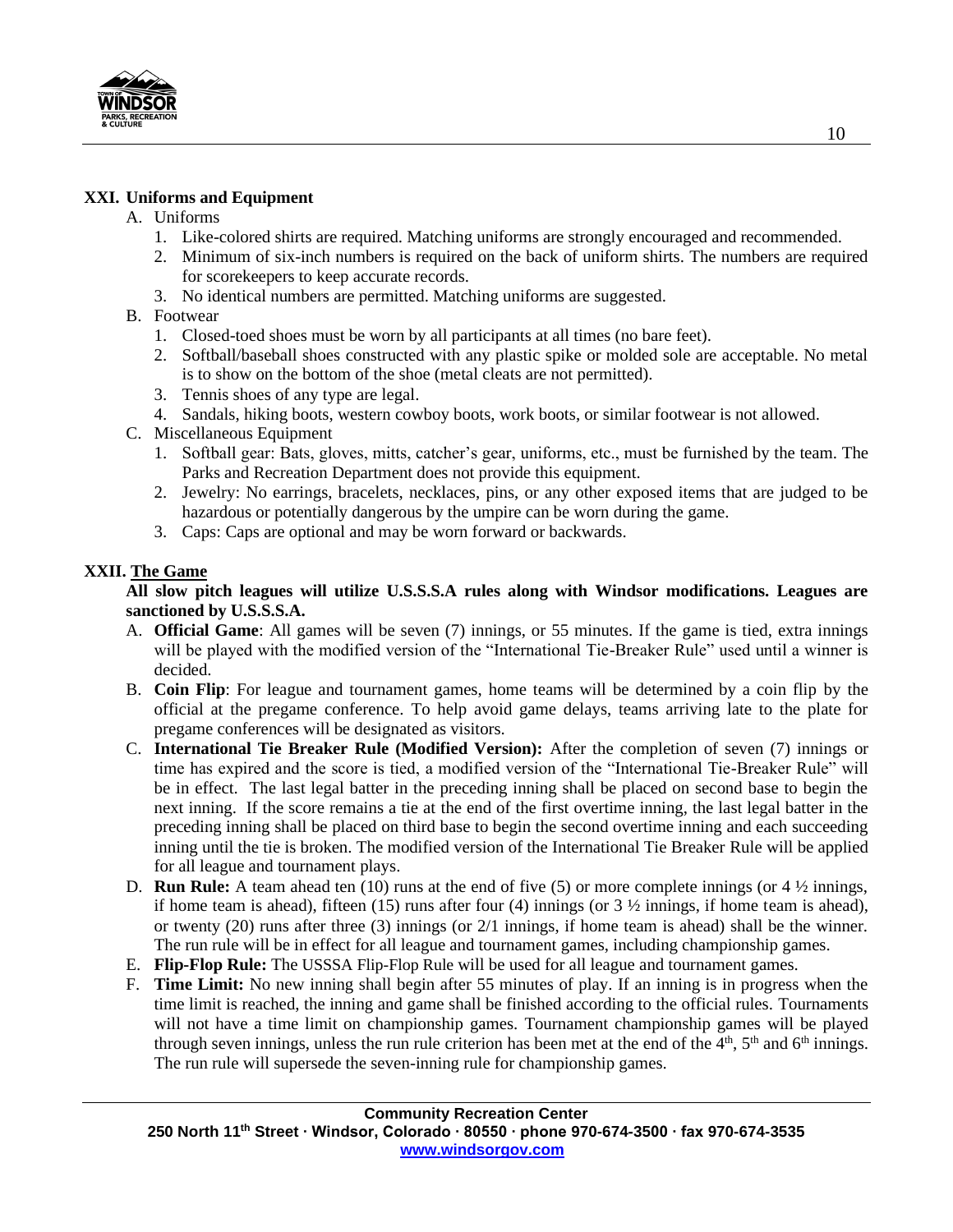

- G. **Game Time:** A coin toss will determine home team. Game time begins with the coin toss. At game time, if a team has not turned in a complete and correct line-up, the opposing team will be given the option of "Home or Visiting Team" (No coin toss and game time is started!) If neither team has turned in a complete and correct line-up, a coin toss will determine the home team.
- H. **Forfeits:** If at the scheduled starting time, one team does not have enough players (at least 8), that game will be recorded as a forfeit. Game time is forfeit time, except for 6 p.m. games. For 6 p.m. games, 6:10 p.m. is forfeit time. Teams must notify the Recreation Office at 970-674-3500 by 4:00 p.m. on the day of the game to declare a forfeit so that opposing teams, officials and staff may be notified of scheduling changes. The Recreation Office will place a phone call to the other team's manager to report the forfeit. The call from the Recreation office will be the only official call regarding the forfeit of the game. In the absence of prior notification from the forfeiting team, the plate umpire will make the determination and decision regarding a forfeit. The decision by the plate umpire will be final on forfeiture of any game, including a double forfeiture if necessary. **EXCEPTION:** This forfeiture rule does not apply if the preceding game has been delayed.
- I. **Protest:** A \$50.00 (cash) fee will be charged at the time of the protest. If the protest is upheld the fee will be refunded. Protests can only be made on interpretation of rules or player eligibility. In the case of protest for player ineligibility, \$50.00 per player will be charged. The protest must be made at the time of the infraction and before the next legal pitch, accompanied with the \$50.00 protest fee. If the protest involves an underage player and the protest is upheld, the game will result in a forfeit. If the protest is for a player not being on the roster and it can be determined at the field that the protest is valid, that player is removed from the game and the game continues without that player. It is not a forfeit unless that player played under an assumed name on the line-up. If a protest cannot be settled at the field, notation will be made at the time of protest and the game will continue. The WPRD will determine the fate of that game.
- J. NEW\*\*\*\***Home Run Rules:** Any ball hit over the fence is a homerun. The Homerun ONE UP RULE is now in effect for both Men's and Coed League.
	- a) Teams may only hit a maximum of +1 homeruns relative to their opponent's homerun totals
	- b) Any batter that hits a homerun for a team that is already +1 in homeruns will be immediately declared out. Runners cannot advance
	- c) If a team is  $-1$  in home runs relative to their opponent, that team may hit two consecutive home runs, moving them from  $-1$ , to even, then to  $+1$ .
	- K. **Ball and Strike Count:** All leagues will start with a count of one-one (1-1). This means if a player receives three (3) balls he/she will receive a base on balls (a walk), and if a player receives two (2) strikes he/she will be called out.
	- L. **Bat through Line-up:** Teams may choose to use a bat through line-up including a maximum of 16 players. If a team starts with a bat through line-up they must finish with one. If an ejection occurs while a team is utilizing a bat through line-up that team will then be forced to forfeit. If an injury occurs while utilizing a "bat through line-up" and the injured player is not replaced by a legal substitute, the injured player will be forced to take an out each time he/she would come up to bat. Upon injury of a player during a game in the Coed League, the injured player's team will not be required to remove the additional male/female player, since they have already received the penalty of losing the injured player. This rule supersedes the USSSA injured player rule. To begin a Coed League game, Coed teams must have at least eight (8) players with the proper male/female ratio. **EXCEPTION:** teams can have more female players than male players, with a minimum of three (3) male players to start the game.
	- M. **Outs Declared for less than 10 players:** Teams may start the game with 8 players. However, an out shall be declared when the  $9<sup>th</sup>$  and  $10<sup>th</sup>$  positions in the line-up are scheduled to bat. Outs will only occur the first time through the batting order. **Co-Ed teams** may play with an odd number of players;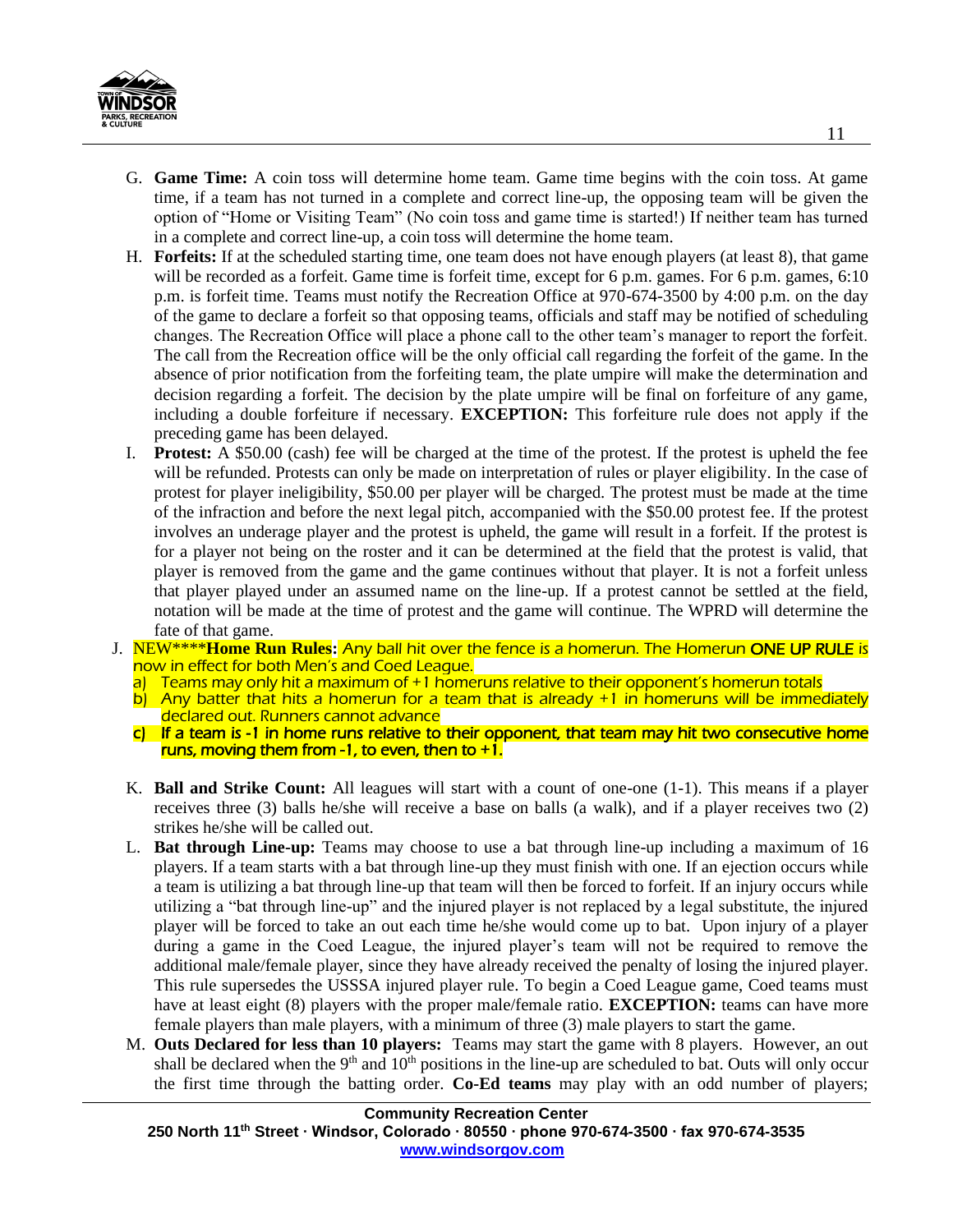

however, there must be more female players than males and at least 3 males at the start of the game. In this situation, attention to the batting order must be given to prevent 2 males from batting consecutively.

- N. **Re-entry rule:** If a team does not use a bat through line-up to start the game they cannot finish with one. All starting players may re-enter a game but must do so in the same batting order. There is no limit to the number of times a starting player can go out and re-enter a game.
- O. **Number of Batters: If not using bat through line-up**, in all leagues an additional hitter (A.H) may be inserted into the line-up. If an A.H. is used the team must finish with 11 players in all leagues except Co-ed. In Co-ed two additional hitters may be inserted into the line-up. In Co-ed if a two A.H. is used, the team must finish with 12 players.
- P. **Injured-on-the-Play Courtesy Runner ONLY:** This rule was put into effect with the strict intent of not penalizing a team if an offensive player **becomes** injured on a play (while batting or attempting to reach a base), and by forcing the team to take an immediate out when the player must retire from play. Once an offensive player is injured on-the-play, he/she retires from the game, and the courtesy runner is not or cannot be used, an out will be taken. If a player reaches the respective base safely on a play, but **becomes** injured and must leave the game, the player making the last recorded out may replace the injured player; otherwise an out will be taken. The player must successfully reach the base before the courtesy runner can be used. **This rule may only be used one time by the injured player**. Once the injured player leaves the game, and the courtesy runner has been used, a courtesy runner will not be allowed again if the player chooses to return to the game. A legal substitution can be made at any time if the team is not using a bat-through lineup.
- Q. **Late Arrivals:** Teams may add additional players upon their arrival at the bottom of the line-up as long as the team does not have 10 or more batters in its lineup and it has not gone through the batting order. Do not list players on your line-up that are not present. If a team has gone through the entire batting order (lineup), the player arriving late must enter the game as a substitute only.
- R. **Retiring from play:** If a player comes out of a game and does not bat (exception injury on the field note: an illness is not an injury) and no legal substitute is available, then an out will be recorded when this player would come to bat.
- S. **Equalization Rule:** When combining divisions in league play, the lower division team will receive one run per inning for a total of seven innings, resulting in a total of seven runs if the run rule has not gone into effect. If at seven innings, a game is tied and the International Tie Breaker Rule must be applied, the lower division team will not receive runs past the 7th inning. Teams cannot bypass this rule. Upper level teams should be mindful that the use of the equalization rule is an effort to provide participating teams with an equal or comparable playing field with regard to playing ability. Upper level teams are not expected or guaranteed to win.
- T. **Lineups:** No new or additional players may be added to a roster or game lineup once a game lineup has been turned into the scorekeeper and the game has commenced in order to avoid a team forfeit as a result of a player ejection. All substitutes should be listed on the lineup card. This rule is an effort to prevent teams from manipulating their official roster and game lineups in the case of a player ejection and/or the choice was made to use a bat-through lineup. There will be no exceptions made to this rule in tournament play.
- U. **Batting Order:** Lineups should never veer from its original lineup order. Substitutes must bat in the same order as the player they are substituting for. Original players may re-enter, but must do so in the same position in the batting order as they original were in.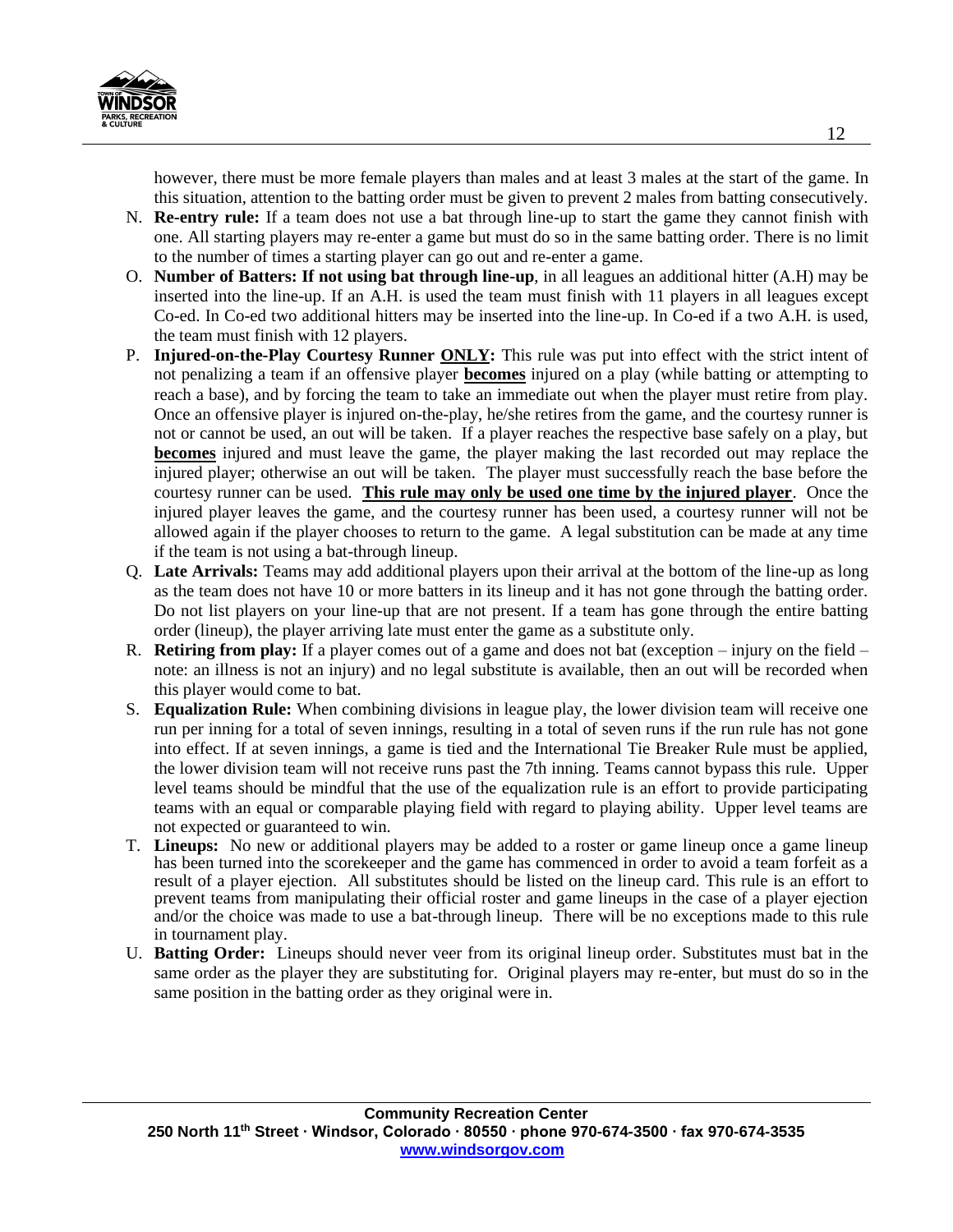

# **Sports Codes of Conduct Actions & Consequences**

|    | 1. No Participant Shall:     | Be guilty of physical attack upon any player, coach, spectator,<br>official or staff. This includes but is not limited to: laying a hand<br>upon, shoving, striking or touching in a threatening manner.          |
|----|------------------------------|-------------------------------------------------------------------------------------------------------------------------------------------------------------------------------------------------------------------|
|    | <b>Minimum Penalty:</b>      | Removal from the current game and suspension for the<br>remainder of the season. This participant will also be placed on<br>probation for the year.                                                               |
|    | <b>Maximum Penalty:</b>      | Suspension from any Town of Windsor sponsored recreational<br>activities and events for up to five years.                                                                                                         |
| 2. | <b>No Participant Shall:</b> | Refuse to abide by an official's decision and/or discuss in an<br>unsportsmanlike manner, the decision reached by such an<br>official.                                                                            |
|    | <b>Minimum Penalty:</b>      | Removal from the current game and suspension from the<br>proceeding scheduled game. This participant will also be placed<br>on probation for the remainder of the season.                                         |
|    | <b>Maximum Penalty:</b>      | Suspension from all recreational activities for one year.                                                                                                                                                         |
|    | 3. No Participant Shall:     | Use unsportsmanlike conduct in the form of obscene language,<br>verbal attacks, or objectionable demonstrations of dissent<br>concerning an official's decision or towards another player,<br>spectator or staff. |
|    | <b>Minimum Penalty:</b>      | Removal from the current game and suspension from the<br>proceeding scheduled game. This participant will also be placed<br>on probation for the remainder of the season.                                         |
|    | <b>Maximum Penalty:</b>      | Suspension from all recreational activities for one year.                                                                                                                                                         |
|    | 4. No Participant Shall:     | Use unnecessary roughness in the play of a game against an<br>opposing player.                                                                                                                                    |

#### **Community Recreation Center**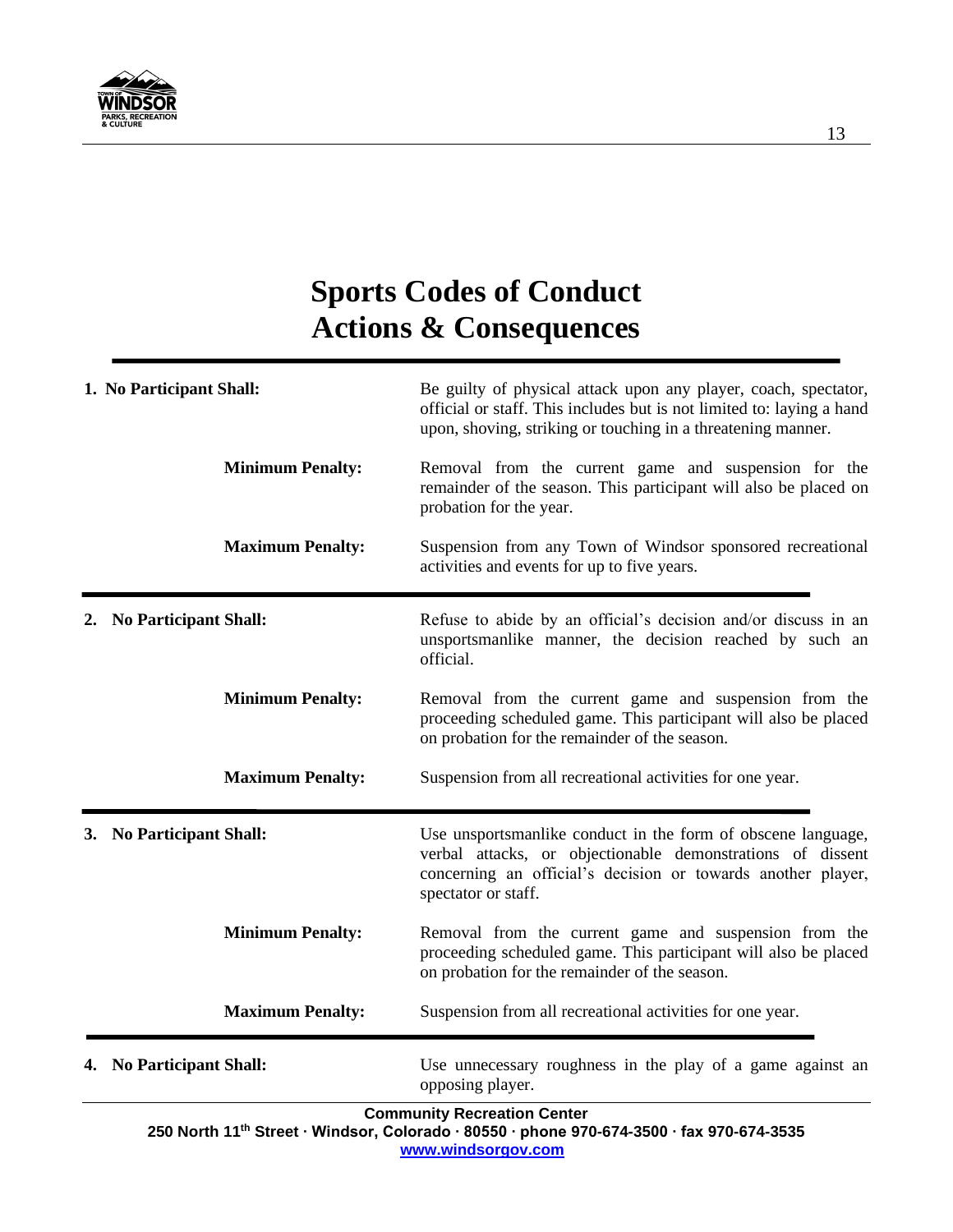

| <b>Minimum Penalty:</b>            | Removal from the current game and suspension from the<br>proceeding scheduled game. This participant will also be<br>placed on probation for the remainder of the season.                                        |
|------------------------------------|------------------------------------------------------------------------------------------------------------------------------------------------------------------------------------------------------------------|
| <b>Maximum Penalty:</b>            | Suspension from all recreational activities for one year.                                                                                                                                                        |
| <b>No Participant Shall:</b><br>5. | Be cited in violation of the Town of Windsor open container or<br>other alcohol/drug laws in the Town parks or facilities or appear<br>on the court or field of play under the influence of drugs or<br>alcohol. |
| <b>Minimum Penalty:</b>            | Removal from the current game and suspension from the<br>proceeding scheduled game. This player, manager or coach will<br>also be placed on probation for the remainder of the season.                           |
| <b>Maximum Penalty:</b>            | Suspension from all recreational activities for one year.                                                                                                                                                        |
| <b>No Participant Shall:</b><br>6. | Smoke while in any school district facility used for Town<br>recreational programs.                                                                                                                              |
| <b>Minimum Penalty:</b>            | Warning by the official or staff.                                                                                                                                                                                |
| <b>Maximum Penalty:</b>            | Removal from the game                                                                                                                                                                                            |
| <b>No Participant Shall:</b><br>7. | Be in violation of any three of the above conduct rules. Three<br>violations in any class, sporting or non-sporting event sponsored<br>by the Windsor Parks and Recreation will result in the following:         |
| <b>Minimum Penalty:</b>            | Suspension from any Town of Windsor sponsored event or<br>activities for one full year and two year probation.                                                                                                   |
| <b>Maximum Penalty:</b>            | Suspension from any Town of Windsor sponsored event or<br>activities for up to five full years.                                                                                                                  |
| 8. Probation Violators:            | Any participant who violates any of the above conduct rules<br>while on probation shall be subject to suspension for one to five<br>years.                                                                       |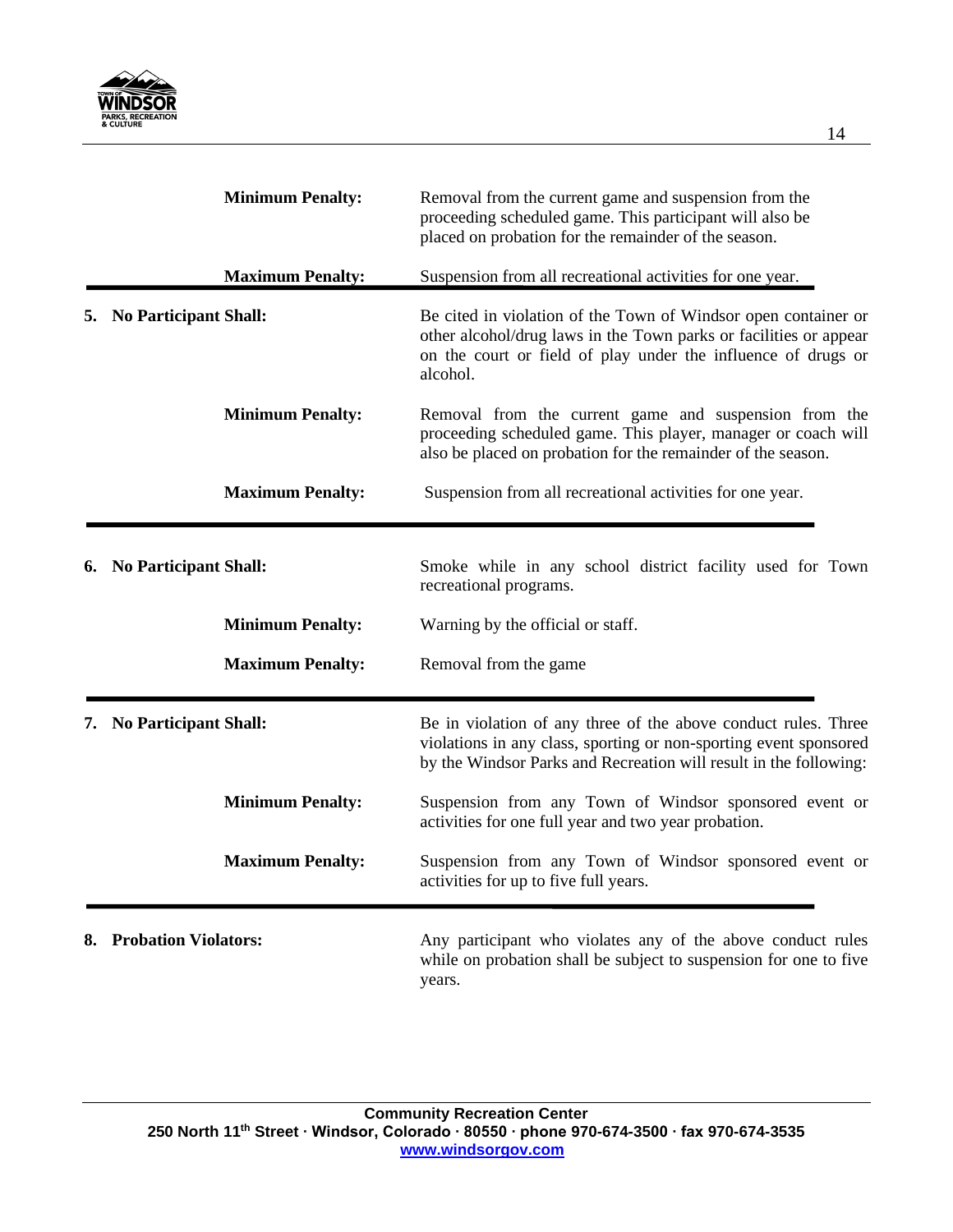

# **Windsor Adult Softball Program Employee Policies and Procedures**

## **I. Demeanor and Behavior**

Employees are expected to conduct themselves in a manner that promotes the respect of the general public. The public notices everything every employee engages in, particularly if it is something negative. Working for the Town of Windsor may be considered comparable to working in a "fishbowl," in that citizens expect all Town employees to provide exemplary service. Please be mindful that the citizens of Windsor pay your salary through sales, property taxes and use taxes.

## **A. Attire**

- 1. WPRD employees are expected to wear WPRD shirts when provided.
- 2. WPRD employees are not permitted to wear clothing or hats that depict alcohol, drugs, smoking, gangs, profanity, slang or jargon, or "causes".
- 2. WPRD employees are not permitted to wear torn or ripped clothing.
- 3. WPRD employees are not permitted to wear clothing worn inside out or ball caps worn backwards.

## **B. Sexual Harassment**

Based on Title VII of the 1964 Civil Rights Act, it is the policy of the Town to strictly prohibit any conduct that constitutes sexual harassment. Sexual harassment is any behavior, comments, gestures, jokes, physical contact, written material, etc., that makes another person uncomfortable.

#### **C. Smoking**

Smoking is not allowed in the Windsor Town or school buildings. Smoking while on the job and in contact with the public does not convey a positive image and is not permitted.

#### **D. Alcohol and Drugs**

Alcoholic beverages and illegal substance are not permitted in any Windsor facility at any time. Possession of, drinking or having the odor of alcohol on your breath while on duty is prohibited. Additionally, use of addictive drugs prior to or during working hours is prohibited.

# **E. Attendance, Absenteeism and Tardiness**

- 1. Regular attendance is essential to the success of the Windsor Parks and Recreation programs. WPRD employees are expected to be responsible and reliable, and therefore expected to report to work and to be punctual. WPRD depends on its employees to create a positive recreational experience for our participants. Making them wait or not reporting for work as scheduled does not lend itself well to that experience.
- 2. Planned absences must be reported 48 hours in advance of the day you are scheduled to work. Please be responsible and considerate by notifying the Adult Softball Program Coordinator of in advance of vacations or of days when you anticipate you will not be able to work.
- 3. Illnesses or emergencies must be reported no later than 10 a.m. on the day you are scheduled to work. If you will not be able to report to work or will be late on a given day due to an illness or emergency, please notify the Adult Softball Program Directors as soon as possible.
- 4. All work schedule changes must be pre-approved by the Adult Softball Program Directors. Windsor Parks and Recreation adult softball staff may not trade with another staff member without notifying and obtaining prior approval from the Adult Softball Program Directors.

#### **II. Employee Accidents**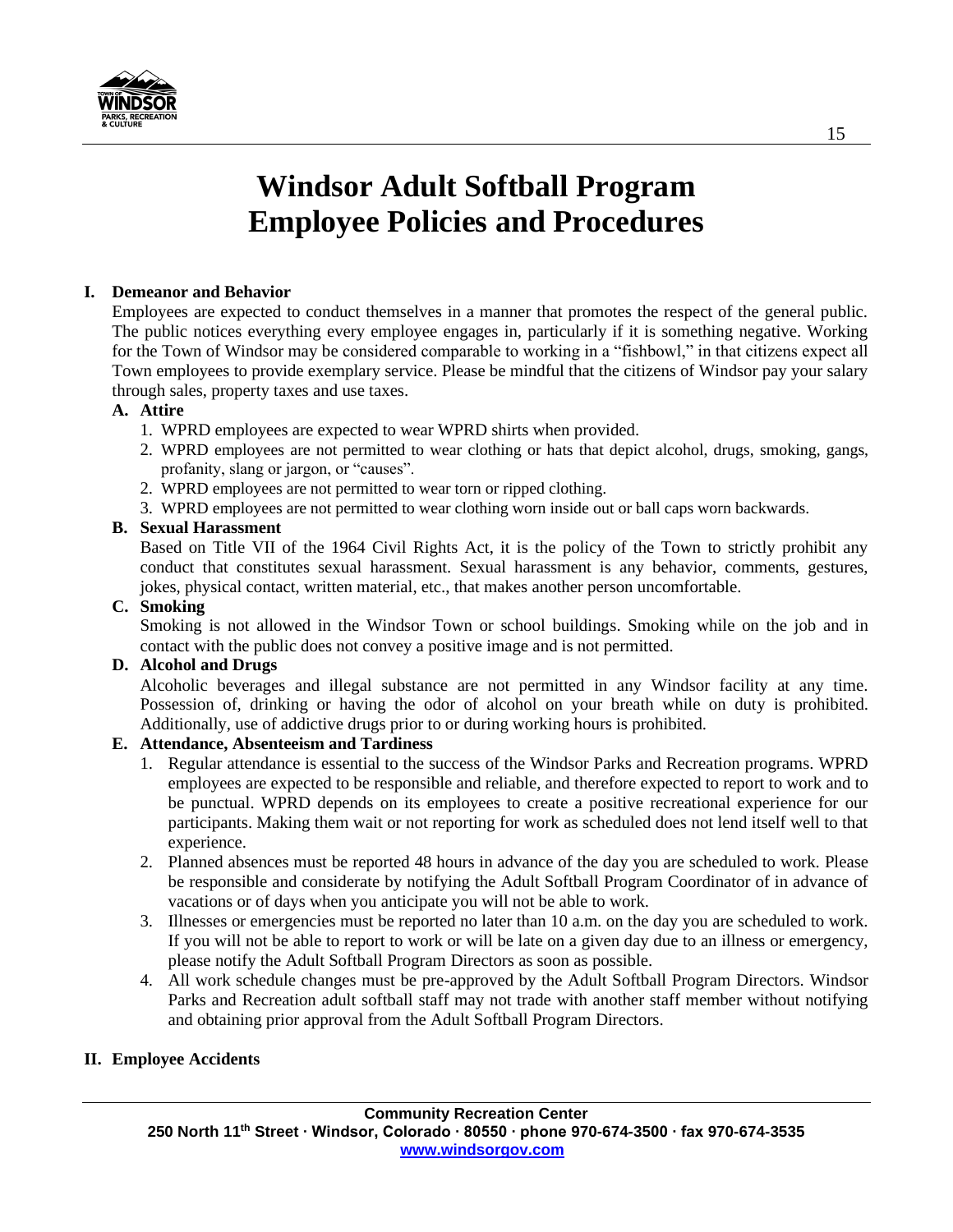

Town of Windsor employees are covered by the State Workers Compensation, if injured while on duty (during hours of payment), and if the injury requires medical attention. An accident report **AND** a State Workers Compensation form **MUST** be filed with your supervisor as soon as possible after the injury. Treatment **MUST** be at Town-designated Worker's Compensation location.

#### **III. Injury/Accident Reports**

An accident/incident report must be completed for each injury or accident that occurs, particularly in the case of an injury on the premises. This report MUST be completed, regardless of how trivial an injury or accident may seem. The Field Supervisor must complete the accident/incident report in its entirety and in detail. The Field Supervisor will communicate with all parties involved in order to obtain all pertinent information. This may include managers, coaches, players, spectators, officials and staff. It is critical that the report includes full names of all parties involved, phone numbers, addresses, and witness accounts of the injury/accident. The report must also include the Field Supervisor's account of the injury/accident, the time of the accident, and whether or not emergency assistance (ambulance, fire, police, etc.) was utilized. The report must be completed immediately following the injury/accident and forwarded to the League Directors. Please see your supervisor for more specific instructions concerning emergency assistance (ambulance, fire, police, etc.).

#### **IV. Incident Reports**

- A. An incident is any activity that is not an accident. This includes, but is not limited to thefts, misconducts, fighting, vandalism, etc.
- B. Please be observant and aware of the environment around you and activities that are inappropriate, illegal, or not consistent with the policies and procedures set forth, and immediately report such incidents to the League Directors.
- C. An incident report MUST be completed. In the event that an incident occurs that involves a player or spectator from the respective team, managers/coaches will be expected to cooperate with staff. The Field Supervisor must complete the accident/incident report in its entirety and in detail. The Field Supervisor will communicate with all parties involved in order to obtain all pertinent information. This may include managers, coaches, players, spectators, officials and staff. It is critical that the report includes full names of parties involved, phone numbers, addresses, and witness accounts of the injury/accident. The report must also include the Field Supervisor's account of the incident, the time of the incident, and whether or not emergency assistance (ambulance, fire, police, etc.) was utilized. The report must be completed immediately following the injury/accident and forwarded to the League Directors. Please see your supervisor for more specific instructions concerning emergency assistance (ambulance, fire, police, etc.).

#### **V. Lost and Found**

Items left at any of our facilities by patrons are to be placed in the lost and found, which is located in the Windsor Parks and Recreation Department, located at 250 N. 11th Street. WPRD employees are not allowed to remove articles out of the lost and found and use them for their own personal use, or to loan to a patron. WPRD employees found with lost and found items in their possession will be subject to disciplinary action.

#### **VI. Use of Town Facilities, Property and Equipment**

It is every employee's responsibility to take care of and protect City facilities, property and equipment. It is your responsibility to inspect items in your care for damage or loss, and report any damaged or missing items to your supervisor. Town employees or volunteers are not allowed to use Town equipment for personal use at any time.